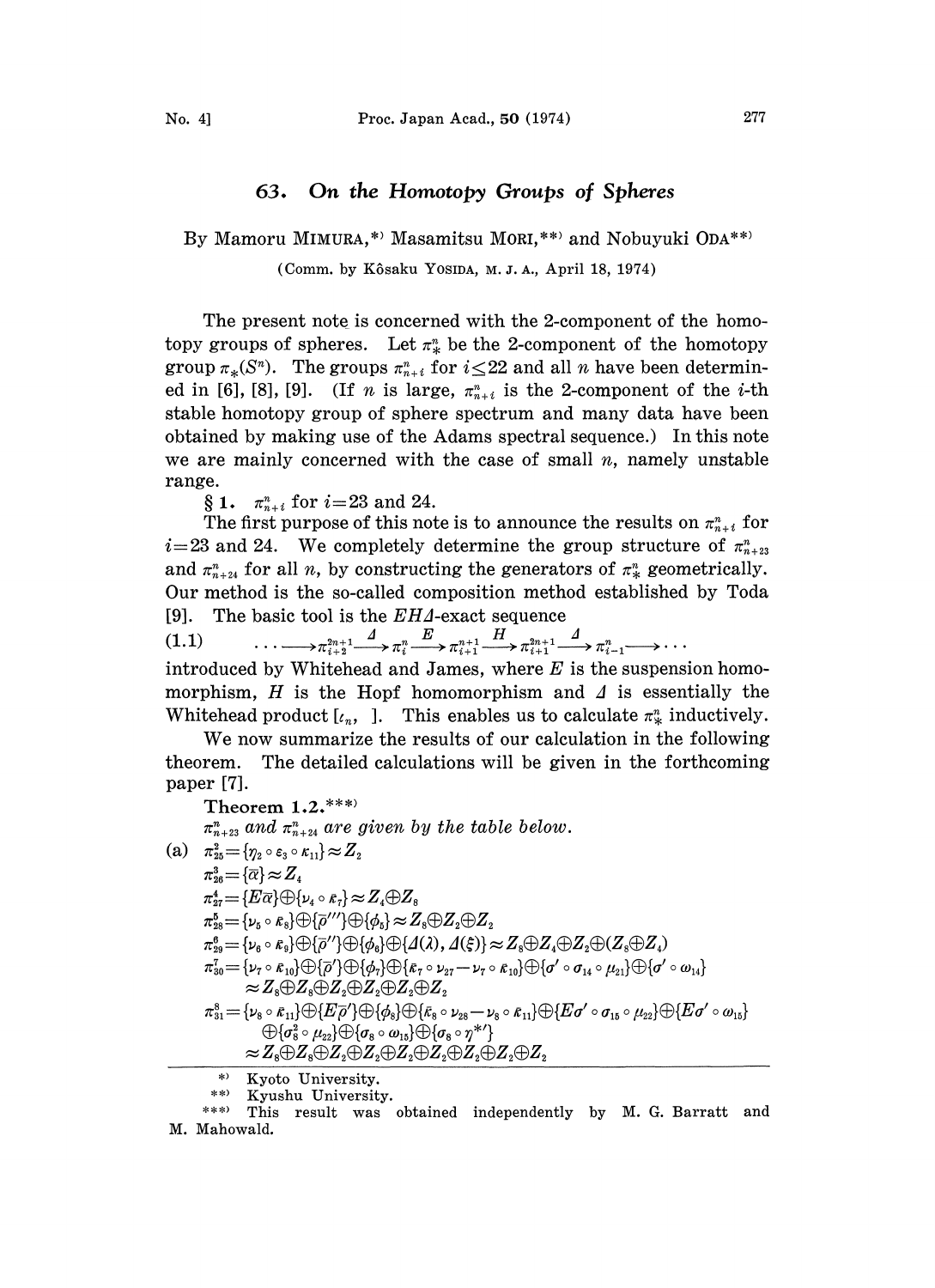$$
\begin{array}{l} \pi_{22}^{0}=[\bar{a}_{0}]\oplus[\mu_{9}\circ\bar{\kappa}_{12}]\oplus[\bar{d}_{0}]\oplus[\bar{\kappa}_{6}\circ\nu_{29}-\nu_{9}\circ\bar{\kappa}_{12}]\oplus[\bar{d}_{0}^{2}\circ\mu_{23}]\oplus[\sigma_{9}\circ\mu_{13}]\oplus[\sigma_{9}\circ\mu_{14}]\oplus[\sigma_{9}\circ\mu_{15}]\oplus[\sigma_{9}\circ\mu_{16}]\oplus[\sigma_{9}\circ\mu_{17}]\oplus[\sigma_{9}\circ\mu_{18}]\oplus[\sigma_{9}\circ\mu_{19}]\oplus[\sigma_{9}\circ\mu_{19}]\oplus[\sigma_{9}\circ\mu_{19}]\oplus[\sigma_{9}\circ\mu_{19}]\oplus[\sigma_{9}\circ\mu_{19}]\oplus[\sigma_{9}\circ\mu_{19}]\oplus[\sigma_{9}\circ\mu_{19}]\oplus[\sigma_{9}\circ\mu_{19}]\oplus[\sigma_{9}\circ\mu_{19}]\oplus[\sigma_{9}\circ\mu_{19}]\oplus[\sigma_{9}\circ\mu_{19}]\oplus[\sigma_{9}\circ\mu_{19}]\oplus[\sigma_{9}\circ\mu_{19}]\oplus[\sigma_{9}\circ\mu_{19}]\oplus[\sigma_{9}\circ\mu_{19}]\oplus[\sigma_{9}\circ\mu_{19}]\oplus[\sigma_{9}\circ\mu_{19}]\oplus[\sigma_{9}\circ\mu_{19}]\oplus[\sigma_{9}\circ\mu_{19}]\oplus[\sigma_{9}\circ\mu_{19}]\oplus[\sigma_{9}\circ\mu_{19}]\oplus[\sigma_{9}\circ\mu_{19}]\oplus[\sigma_{9}\circ\mu_{10}]\oplus[\sigma_{9}\circ\mu_{10}]\oplus[\sigma_{9}\circ\mu_{10}]\oplus[\sigma_{9}\circ\mu_{10}]\oplus[\sigma_{9}\circ\mu_{10}]\oplus[\sigma_{9}\circ\mu_{10}]\oplus[\sigma_{9}\circ\mu_{10}]\oplus[\sigma_{9}\circ\mu_{10}]\oplus[\sigma_{9}\circ\mu_{10}]\oplus[\sigma_{9}\circ\mu_{10}]\oplus[\sigma_{9}\circ\mu_{10}]\oplus[\sigma_{9}\circ\mu_{10}]\oplus[\sigma_{9}\circ\mu_{10}]\oplus[\sigma_{9}\circ\mu_{10}]\oplus[\sigma_{9}\circ\mu_{10}]\oplus[\sigma_{9}\circ\
$$

 $(b)$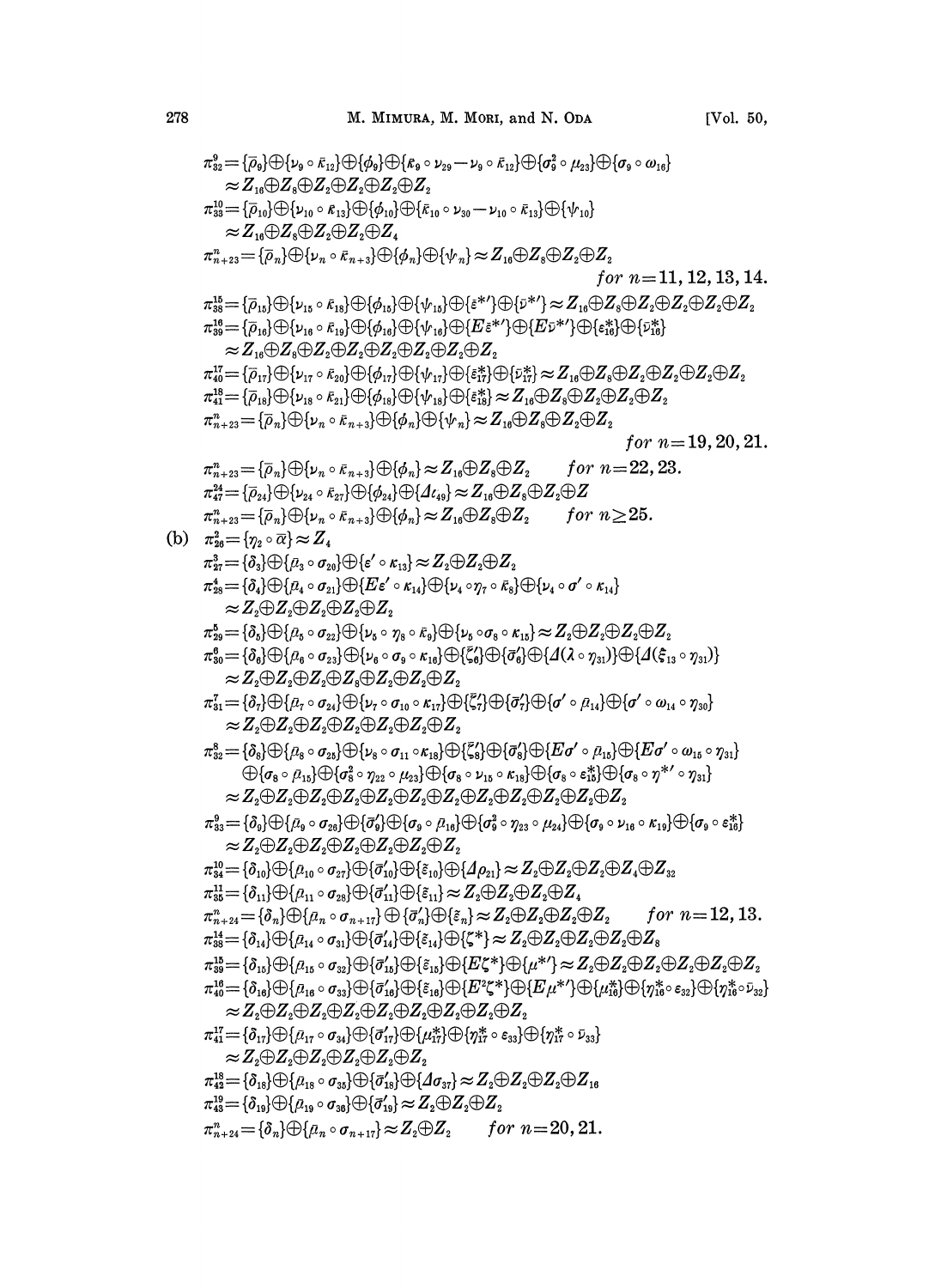$\{\vec{a}_{48} = \{\delta_{22}\}\oplus \{\vec{\mu}_{22} \circ \sigma_{39}\}\oplus \{\Delta \nu_{48}\} \approx Z_2 \oplus Z_2 \oplus Z_4$  $\pi_{47}^{23}=\{\delta_{23}\}\bigoplus\{\rho_{23}\circ\sigma_{40}\}\bigoplus\{\tilde{\eta}'\}\approx Z_2\bigoplus Z_2\bigoplus Z_3$  $\pi_{48}^{24} = {\delta_{24}}\oplus{\{\mu_{24} \circ \sigma_{41}\}}\oplus{\{E\tilde{\eta}'\}}\oplus{\{\tilde{\eta}\}}\approx Z_{2}\oplus Z_{2}\oplus Z_{2}\oplus Z_{2}$  $\pi_{49}^{\ast\ast}$  $\begin{array}{l} {\cal L}_{43}^{22} = \{ \partial_{24} \} \oplus \{ \mu_{24} \circ \sigma_{41} \} \oplus \{ E \, \tilde{\eta} \} \end{array} \approx Z_2 \oplus Z_2 \ \nonumber \ \Xi_3^{22} = \{ \partial_{25} \} \oplus \{ \mu_{25} \circ \sigma_{42} \} \oplus \{ E \, \tilde{\eta} \} \approx Z_2 \oplus Z_2 \oplus Z_2 \nonumber \ \Xi_3^{22} = \{ \partial_n \} \oplus \{ \mu_n \circ \sigma_{n+17} \} \approx Z_2 \oplus Z_2 \hspace*{9mm} for$  $\pi_{n+24}^n = {\delta_n} \oplus {\rho_n \circ \sigma_{n+17}} \approx Z_2 \oplus Z_2$  for  $n \geq 26$ .

The namings of elements are given in [9], [8] and [6]. New indecomposable elements will be defined in [7] together with complete calculations.

Remark 1.3. Let  ${}_{2}\pi$ <sup>s</sup> denote the 2-component of the *i*-th stable homotopy group of sphere spectrum. We have shown  ${}_{2}\pi_{23}^S = \{\overline{\rho}\}\oplus\{\nu\circ\overline{\kappa}\}$  $\bigoplus \{\phi\} \approx Z_{16} \oplus Z_8 \oplus Z_2$  and  ${}_{2}\pi_{24}^S = \{\delta\} \oplus \{\rho \circ \sigma\}.$  In [7], it will be shown that  $\phi$ and  $\delta$  are decomposable although  $\phi_s$  and  $\delta_s$  are indecomposable. (The decomposability of  $\phi$  was pointed out by J. Mukai.)

 $§ 2.$  Unstable periodicity. It will be useful for further calculation of  $\pi_k^n$  to formulate systematic phenomenon. The second purpose of this paper is to indicate the unstable version of the Adams periodicity, which was first observed by Barratt [3]. We summarize the results on the periodicity of  $\pi^*$  in the following theorem.

Theorem 2.1. (1)  $\pi_{8s+4}^5 \supset \{\alpha_s^{(1)}\} \approx Z_2$ . (2)  $\pi^*$  has the following direct summands: (i)  $(8s-1)$ -stem;  $\pi_{ss+s}^6 \supset \{\alpha_s^{(2)}\} \approx Z_4$ ,<br>  $\pi_{ss+s}^7 \supset \{\alpha_s^{(3)}\} \approx Z_s$ ,  $\pi_{ss+r}^8 \supset \{E\alpha_s^{(3)}\} \approx Z_s$ ,  $\pi_{8s+8}^{9} \supset \{\alpha_{s}^{(4)}\} \approx Z_{16}.$ (ii) 8s-stem;  $\pi_{8s+n}^n \supset \{ \mu_{s-1,n} \circ \sigma_{8s+n-7} \} \approx Z_2$  for  $n \geq 3$ . (iii)  $(8s + 1)$ -stem;  $\pi_{ss+n+1}^n \supset \{ \eta_n \circ \mu_{s-1,n+1} \circ \sigma_{ss+n-6} \} \approx Z_2$  for  $n \geq 2$ ,  $\pi_{ss+n+1}^n \supset \{\mu_{s,n}\} \approx Z_2$  for  $n \geq 3$ . (iv)  $(8s + 2)$ -stem;  $\pi_{ss+n+2}^n \supset \{ \eta_n \circ \mu_{s,n+1} \} \approx Z_2$  for  $n \geq 2$ . (v)  $(8s+3)$ -stem;<br>  $\pi_{8s+5}^2 \supset \{\eta_2^2 \circ \mu_{s,4}\} \approx Z_2,$   $\pi_{8s+6}^3 \supset \{\mu_s'\} \approx Z_4$ ,  $\pi_{ss+7}^4 \supset \{E\mu_s\} \approx Z_4$ ,  $\pi_{ss+n+3}^n \supset \{\zeta_{s,n}\} \approx Z_s$  for  $n \geq 5$ .

Remark 2.2. We can not show that  $\pi_{ss+4}^5 \supset \{\alpha_s^{(1)}\} \approx Z_2$  is a direct summand.

The proof of Theorem 2.1 is given by making use of the d- and e-invariant of Adams [1]. The following corollaries are immediate consequences from Theorem 2.1.

Corollary 2.3.

- i)  $\pi_{n+2}^2 \neq 0$  if  $n \equiv 7 \mod 8$ .
- ii)  $\pi_{n+3}^3 \neq 0$  if  $n \equiv 6,7 \mod 8$ .
- iii)  $\pi_{n+4}^4 \neq 0$  if  $n \equiv 7 \mod 8$ .